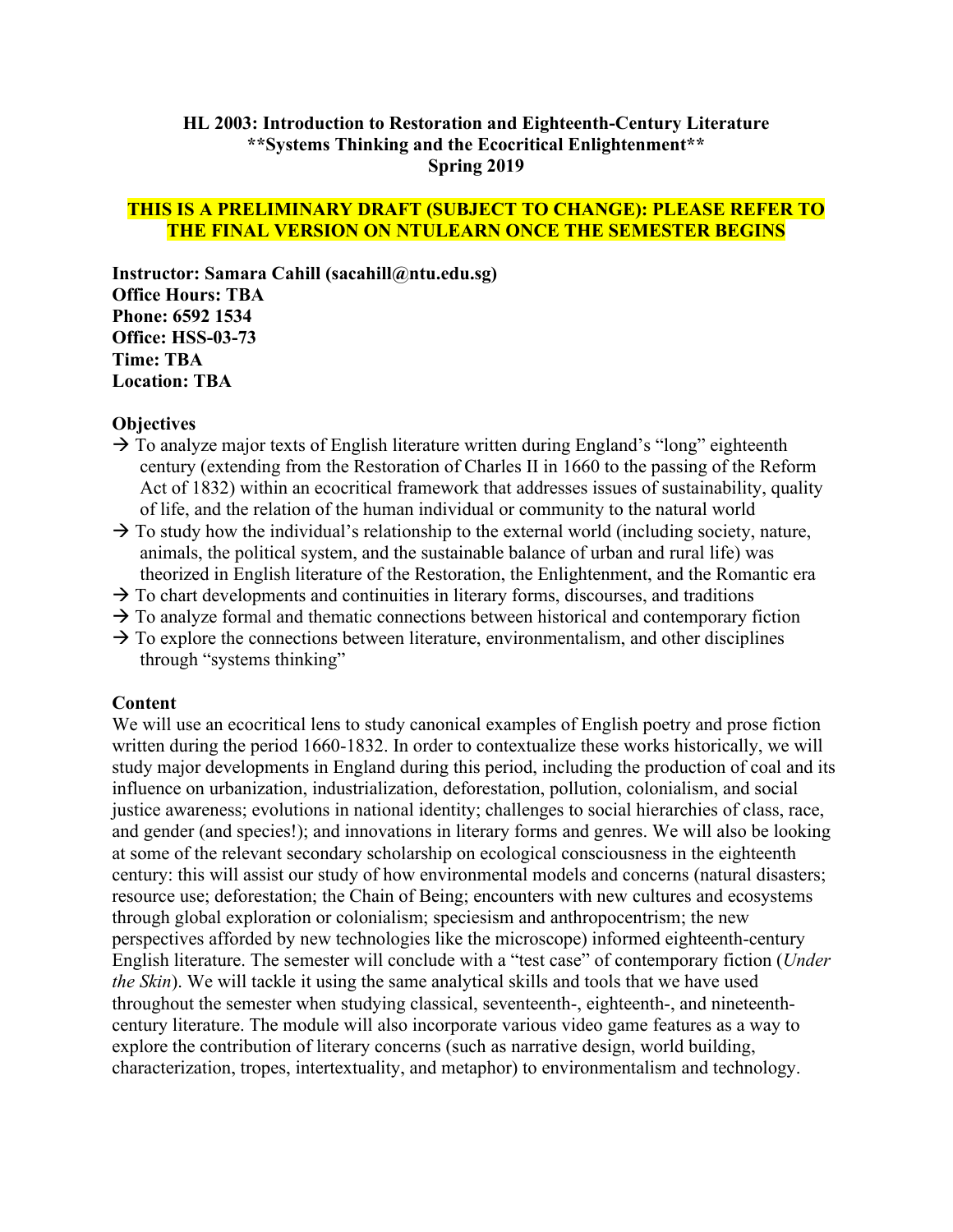#### **Week 1: Introduction**

Introduction to the module; historical and theoretical overview

#### **Week 2: Ecocriticism, Sustainability, and Systems Thinking: Combatting Green Colonialism**

Assignment Garrard, "The Future of Ecocriticism"; Wood, "What is Sustainability Studies?"; Klein, "Let Them Drown" (NTULearn)

## **Week 3: The Chain of Being, Anthropocentrism, and Systems Thinking**

Assignment Rochester, "A Satyr Against Reason and Mankind"; Addison, *The Spectator* No. 519, "On the Scale of Being"; Pope, excerpt from "An Essay on Man"; Smollett, excerpt from *Humphry Clinker* (NTULearn)

## **Week 4: The Industrial Revolution**

Assignment Barbara Freese, Chapter 3 of *Coal: A Human History;* William Blake, "The Chimney Sweeper" (from *Songs of Innocence*) and "The Chimney Sweeper" (from *Songs of Experience*) (NTULearn)

## **Week 5: Nature, the Romantic Perspective, and Animal Studies**

Assignment Anne Finch, "A Nocturnal Reverie"; Wordsworth, "Lines Composed a Few Miles above Tintern Abbey"; Johnson, *Idler* No. 17 (NTULearn)

## **Week 6: Trees—Being, Metaphor, Personification**

Assignment Clare, "To a Fallen Elm"; Cowper, "Yardley Oak" (NTULearn); excerpt from *Magi* – *Labyrinth of Magic* manga (Volume 10, Chapters 90 through 96: http://mangayou.com/mangafox/magilabyrinth-of-magic) (online)

#### **Week 7 NO LECTURE**

Make-up class: watch one of these films with an environmental focus: *Princess Mononoke, Avatar, Snowpiercer*, *Okja*, *The Mermaid,* or *Mad Max: Fury Road* and write a one-paragraph response to its representation of the difficulties of resource distribution or some other environmental issue. Please turn in your film responses during the next class meeting.

## **\*MIDTERM ESSAYS DUE: TBA\* Hard copies dropped off in HL2003 box in Division of English by 5pm**

## **MIDTERM BREAK**

**Week 8: Water and Urbanization**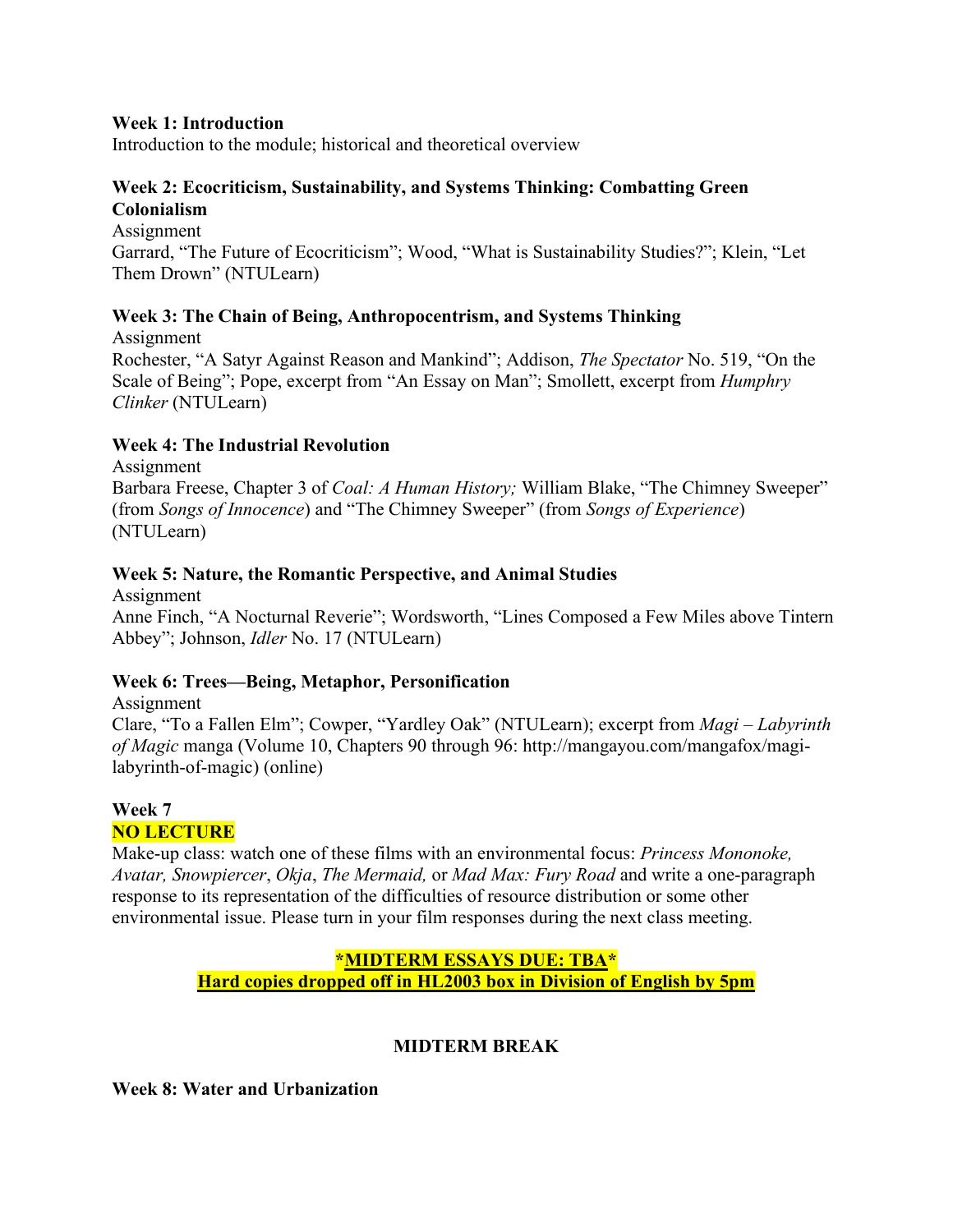Assignment Swift, "A Description of a City Shower" (NTULearn) and Lee Tzu Pheng, "Singapore River" [\(http://poetryprosedrama.blogspot.sg/2010/10/singapore-river-by-lee-tzu-pheng.html\)](http://poetryprosedrama.blogspot.sg/2010/10/singapore-river-by-lee-tzu-pheng.html)

## **Week 9: Consumption and Colonialism**

Assignment Swift, "A Modest Proposal" and Book IV of *Gulliver's Travels* (NTULearn)

## **Week 10: Pastoral and Anti-pastoral?**

Assignment Excerpt on the pastoral and post-equilibrium ecology from Garrard, *Ecocriticism*; Crabbe, "The Village"; Goldsmith, "The Deserted Village" (NTULearn)

## **Week 11: Class, Community, and Empire**

Shelley, "A Song: Men of England" and "To Sidmouth and Castlereagh" (NTULearn)

# **Week 12: Anthropocentrism Revised?**

Assignment *Under the Skin* (first half)

## **Week 13: Anthropocentrism Revised? (continued)**

Assignment *Under the Skin* (second half)

## **Week 14: Semester Review**

# **\*FINAL ESSAYS DUE: TBA\* Hard copies dropped off in HL2003 box by 5pm**

## **Extensions will only be granted for documented cases of medical or family emergencies or for students with FYP projects confirmed by the Division of English (please contact me if you are an FYP student).**

## **Learning Outcome**

The course will provide students with an introduction to canonical examples of English literature (poetry, drama, prose fiction) from the period 1660-1832 and an opportunity to apply those examples to contemporary issues of ecological consciousness, quality of life, urban sustainability, and green colonialism. By the end of the course, students will be able to analyze the formal aspects of eighteenth-century literary genres and articulate how various authorities and identities are negotiated (or constructed) in terms of ecological consciousness. Students will also have a clear sense of how literary concerns such as narrative, perspective, and characterization can make a contribution to interdisciplinary systems thinking.

## **Student Assessment**

• In-class or online writing exercises:  $10\%$